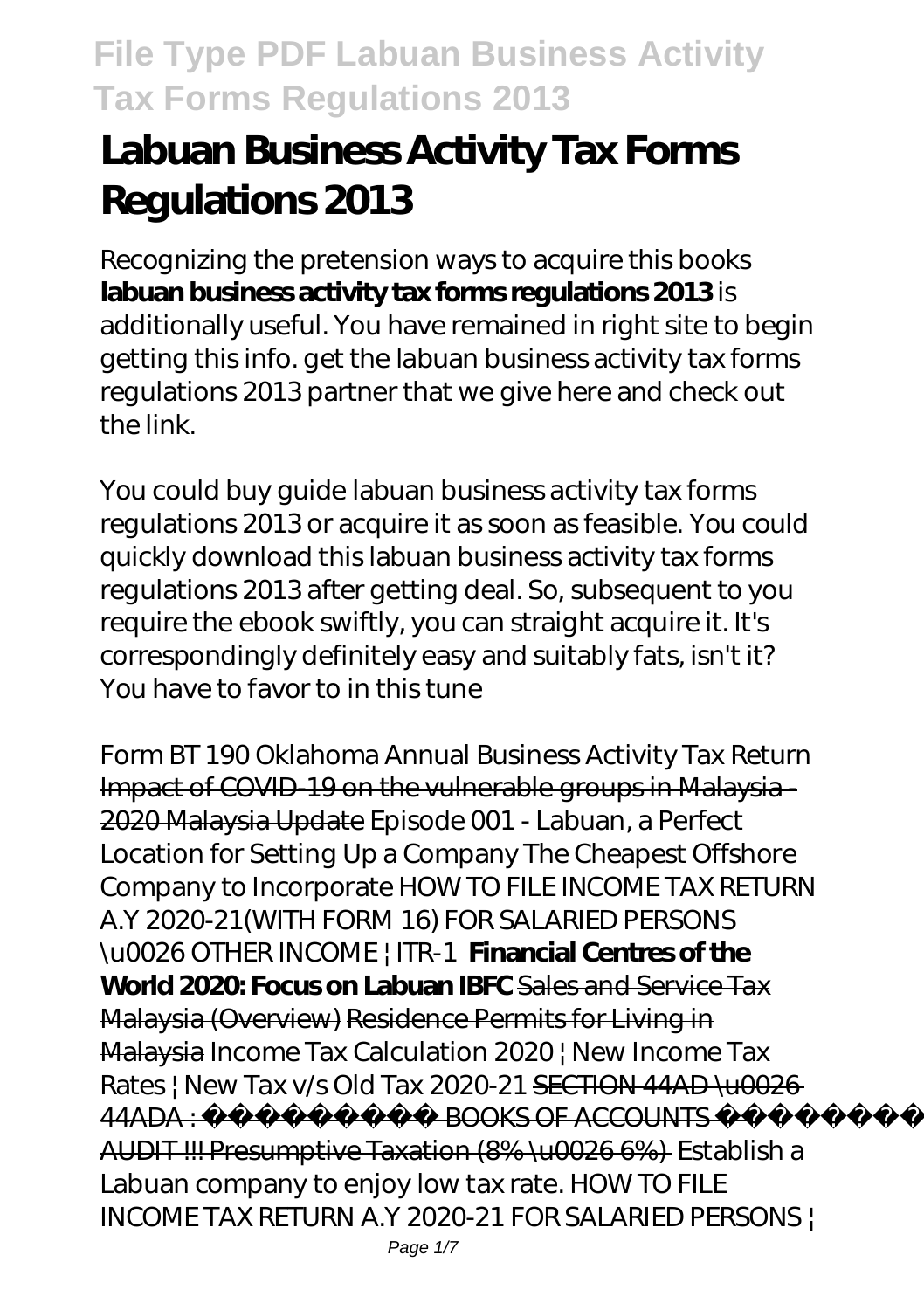? *Set Up Labuan Company: Offshore Tax Havens in Malaysia* Ultra Cheap Property Markets Where Real Estate Costs Less than \$1,000/meter Offshore Countries to Avoid for Banking and Business in 2017 How to file income tax Return# Army Person income tax Return# online salaried pers income tax return

I Set up a Cheap Offshore Company Online. Here's What Happened.10 High value transactions tracked by Income Tax | Specified Financial Transactions 285BA

8% of Gross Reciepts Income Tax ! जानिए कैसे?*Non-CRS Banking Countries* How To Calculate Income Tax FY 2019-20 Examples | Slab Rates | Tax Rebate AY 2020-21 | FinCalC TV **Sex for Grades: undercover inside Nigerian and Ghanaian universities - BBC Africa Eye documentary HOW TO FILE INCOME TAX RETURN AY 2020 -21 E FILING IN TELUGU Complete Information** Stocks Investing - Capital Gain is Taxable in Malaysia! (if you do this Basic Concepts of Income Tax (NEW RECORDING) **Tutorial 2 on Corporate Taxation INCOME TAX CALCULATION 2019 | REBATE |** 2019-20 EXPLAINED AML: Methods of Money Laundering Income Tax: ITR Full Explanation [ITR-1, ITR-2, ITR-3, ITR-4, ITR-5, ITR-6, ITR-7] by GST Sathi Introduction to S Corporations \u0026 LLC's - Part 1 **Labuan Business Activity Tax Forms**

Return Of Profits By A Labuan Entity Under Section 5 Of The Labuan Business Activity Tax Act 1990. Form LE1. This form can be downloaded and submitted to: Lembaga Hasil Dalam Negeri Malaysia. Cawangan Labuan. Unit E.004 & E.005. Tingkat 1, Aras Podium. Kompleks Ujana Kewangan. Jalan Merdeka.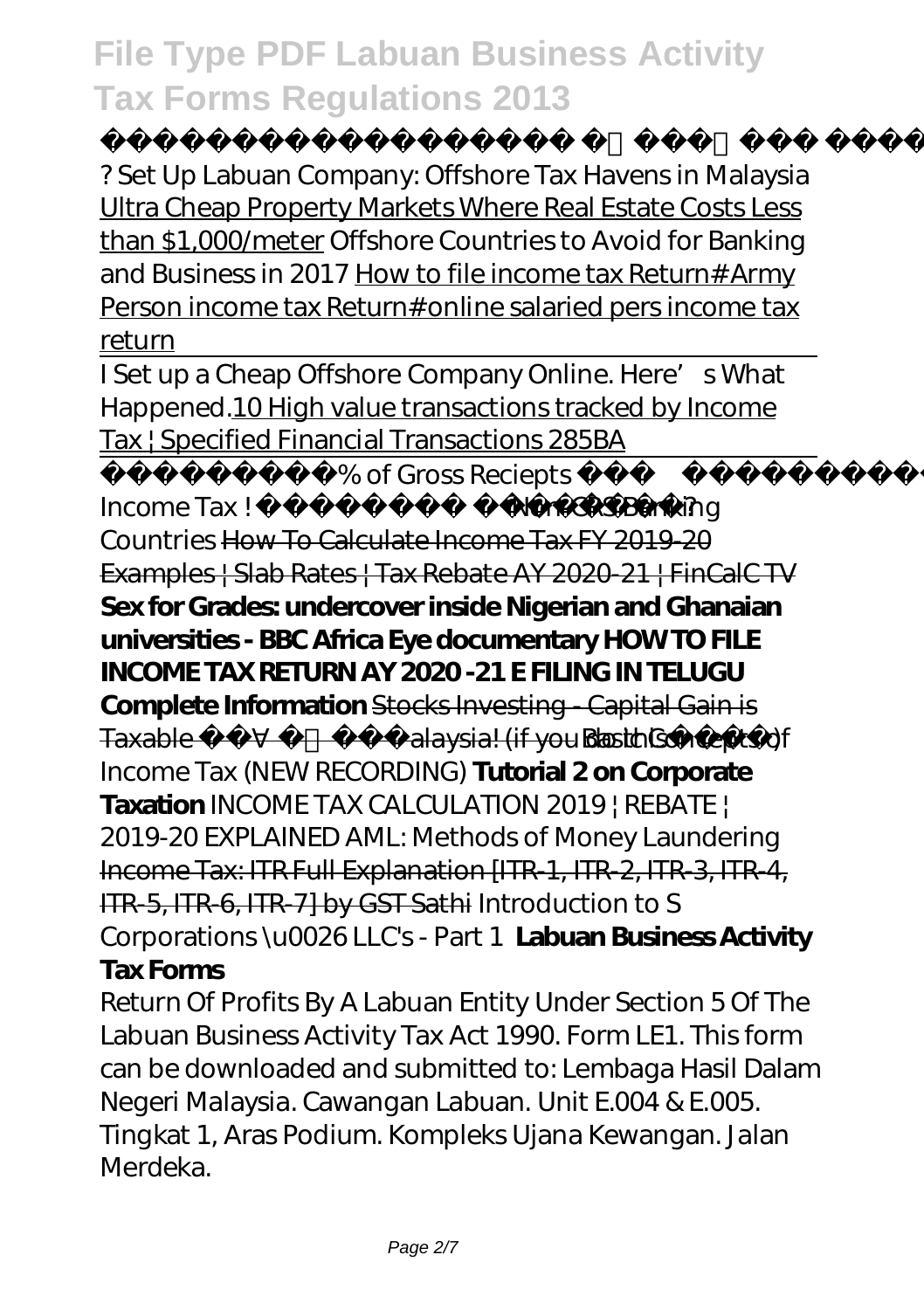#### **Lembaga Hasil Dalam Negeri**

Under the Labuan Business Activity Tax Act 1990, Labuan Trading Company only pay a 3% tax on net profit based on the audited report. All Labuan Trading Companies' accounts needed to be audited. You may also make an irrevocable election to be taxed under the onshore Malaysia Income Tax Act 1967 if you deal with Malaysian companies or residents.

#### **Formation of A Labuan Company and Tax Information**

Labuan Business Activity Tax (Requirements for Labuan Business Activity) Regulations 2018. On 1 January 2019, the Labuan Business Activity Tax (Requirements for Labuan Business Activity) Regulations 2018 (" 2018 Regulations") came into operation. The 2018 Regulations specify the (i) minimum number of full time employees required in Labuan and (ii) minimum amount of annual operating expenditure required in Labuan for each type of Labuan entity.

### **Recent Labuan Tax Changes | ZICO Law**

Labuan business activity may make an irrevocable election in the prescribed form that any profit of the Labuan entity for any basis period for a year of assessment and subsequent basis period to be charged to tax in accordance with the Income Tax Act 1967 in respect of that Labuan business activity. [Am. Act A1366:s.7;]

### **LAWS OF MALAYSIA - Labuan IBFC**

Labuan business activity may make an irrevocable election in the prescribed form that any profit of the Labuan entity for any basis period for a year of assessment and subsequent basis period to be charged to tax in accordance with the Income Tax Act 1967 in respect of that Labuan business activity. [Am. Act A1366:s.7;]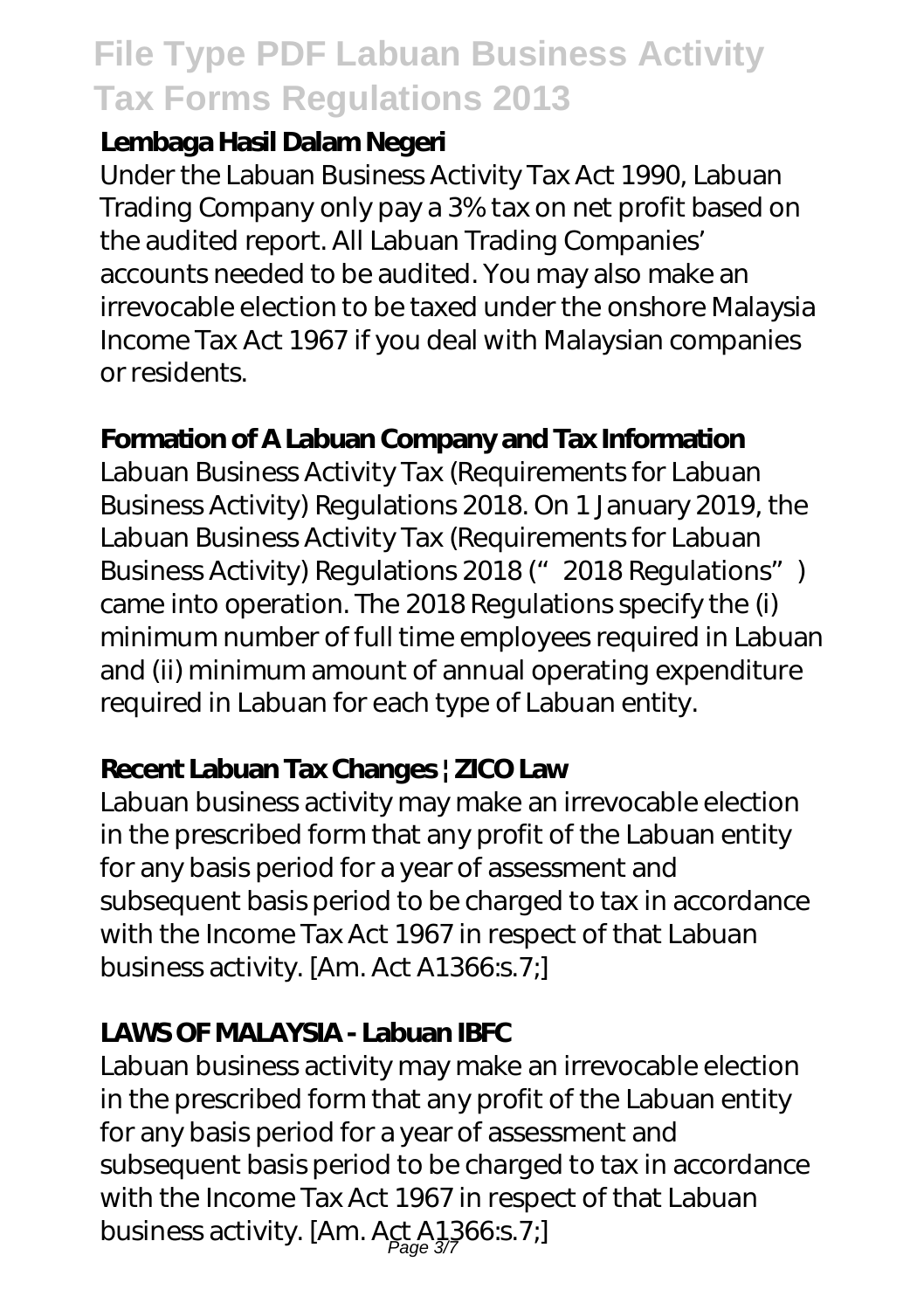#### **LAWS OF MALAYSIA - LIIA Labuan**

Latest Labuan Company Tax- Employer' s Return and Personal Income Tax Every Labuan company is obliged to comply with IRB' sregulations to lodge Employer Return (Form LE) declaring the number of staffs employed in the Company and every employee has the duty to file their Personal Income Tax (Form BE) on yearly basis. For Malaysians, the personal income tax filing is only applicable to earning more than RM30,000 per year.

#### **Latest on Labuan Company Tax**

Tax is imposed on an offshore company in or from Labuan that is carrying out offshore business activities as provided for under the Labuan Offshore Business Activity Tax Act 1990 (LOBAT) effective from the year of assessment 1991.

#### **Lembaga Hasil Dalam Negeri**

A preferential tax rate of 3% will apply to the Labuan entity on its net profits from Labuan business activities if it meets the substantial activity requirements imposed by the LBATA. A Labuan entity can make an irrevocable election to be taxed under the Income Tax Act 1967 in respect of its Labuan business activity.

#### **Income Tax - PwC**

Investors from abroad interested in starting a company in Labuan should bear in mind the annual corporate tax of 3% rate which is applicable to firms having trading activities. There is no tax for non-trading companies with establishments in Labuan.The following aspects are among the reasons why Labuan is considered a tax haven and why this destination is chosen for business: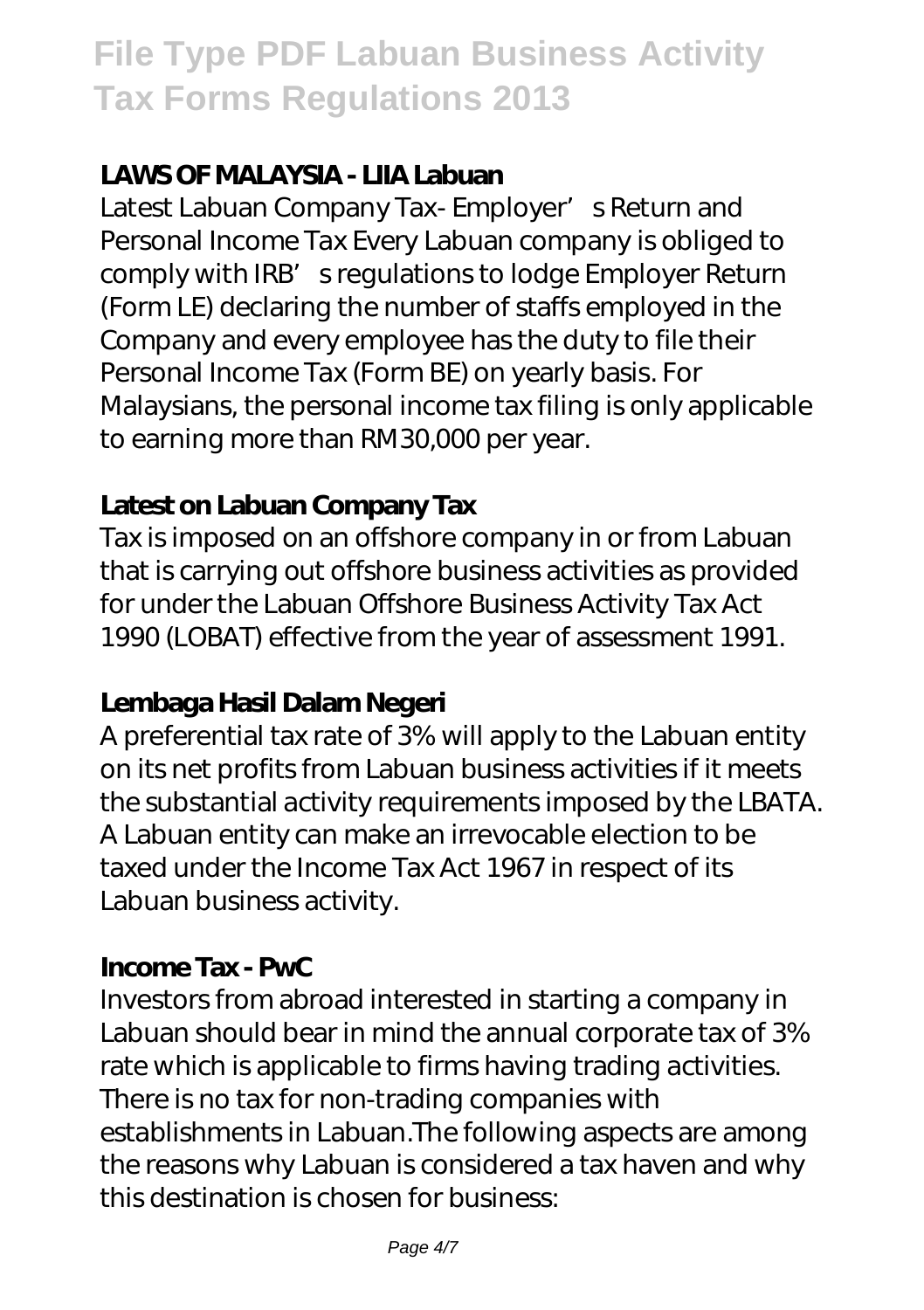#### **Why Labuan is a Tax Haven**

Labuan business activities is defined as a Labuan trading or non-trading activity carried on in, from or through Labuan, excluding any activity which is an offence under any written law. 4. What is the rate of tax imposed on Labuan business activity?

### **Labuan Companies - FAQs | Labuan IBFC**

Form LE 4 / LE 5- Statutory Declaration Under Sections 5 / 10 of the Labuan Business Activity Tax Act 1990 New Form LE 4 / LE5 Old Form LE 4 / LE 5 Our Comments Paragraph 4 - To confirm there is no income derived from royalty and other income derived from the commercial exploitation of an intellectual property right

### **Summary of Changes in Labuan Tax - PKF Malaysia**

A Labuan entity carrying on Labuan business activities which are Labuan trading activities must file an annual statutory declaration and tax return within three months from the commencement of the year of assessment – ie by 31 March of the following calendar year. This filing deadline of 31 March applies regardless of the financial year end.

### **Labuan - a comprehensive look | ACCA Qualification ...**

Malaysia published the Labuan Business Activity Tax (Amendment) Act 2020 in the Official Gazette on 10 February 2020. The Act includes several amendments to that Labuan Business Activity Tax Act 1990, including: The introduction of the provision that a Labuan entity carrying on a Labuan business activity is to be charged at the rate of 24% upon its chargeable profits if it fails to comply with substantial activity requirements for a year of assessment;

## **Malaysia Publishes Labuan Business Activity Tax** Page 5/7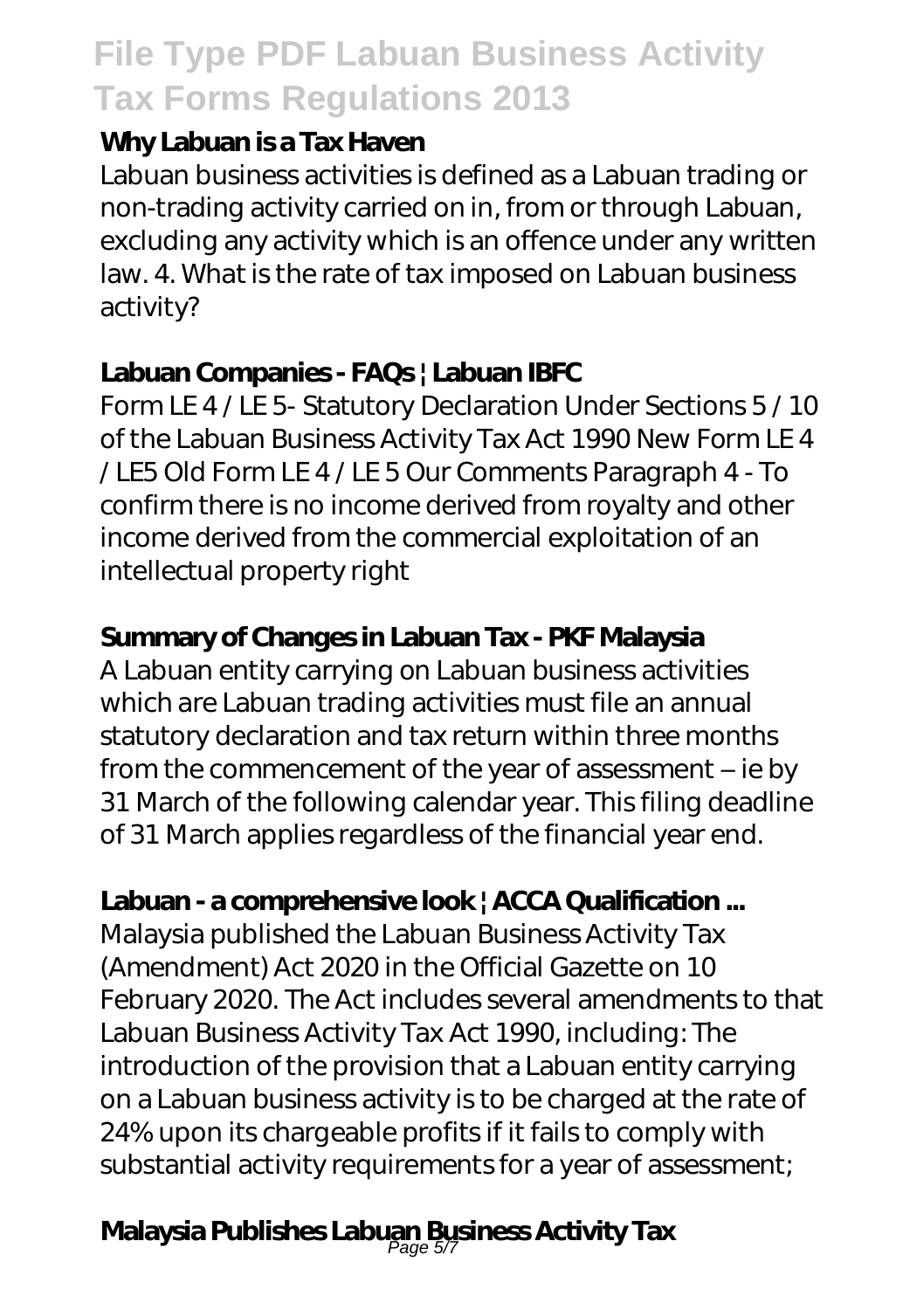### **(Amendment ...**

In particular, an additional clause to the Labuan Offshore Business Activity Tax Act has enabled the island to adopt the internationally-agreed Organization for Economic Cooperation and Development standard for the exchange of information for tax purposes in double taxation agreements (DTAs).

### **Labuan: Law of Offshore - Global Tax & Business Portal**

The Plaintiff argued that it satisfied the requirements of paragraph 3(a) of the Exemption Order because the Plaintiff's business activity is in connection with "a Labuan business activity" as defined within the Labuan Business Activity Tax Act 2010 (LBATA). The Plaintiff's position has been that the transfer of shares in the Malaysian company ...

### **Taxpayer Succeeds in Stamp Duty Appeal on Transfer of ...**

Tax ceiling of RM 20,000 under the Labuan Business Activity Tax Act 1990 will be removed and the current tax rate of 3% will be maintained. Nevertheless, the Government of Malaysia will continue to enhance Labuan's competitiveness by: Removing restrictions on 20 trade in Malaysian Ringgit,

### **Recent Tax Development in Labuan as Announced in Budget ...**

The revise of Labuan Tax Framework effective on 1 January 2019, including: 1. Removal of tax ceiling of RM20,000; remaining the tax rate of 3% on audited net profit ... Business Activity Labuan Business Activity Labuan Trading Activity taxed under LBATA 1990 Non-Trading Irrevocable Election to be taxed under ITA 1967 3% of Audited Net

## **The Revised Labuan Tax Framework - Hans Advisory & Trust** Page 6/7